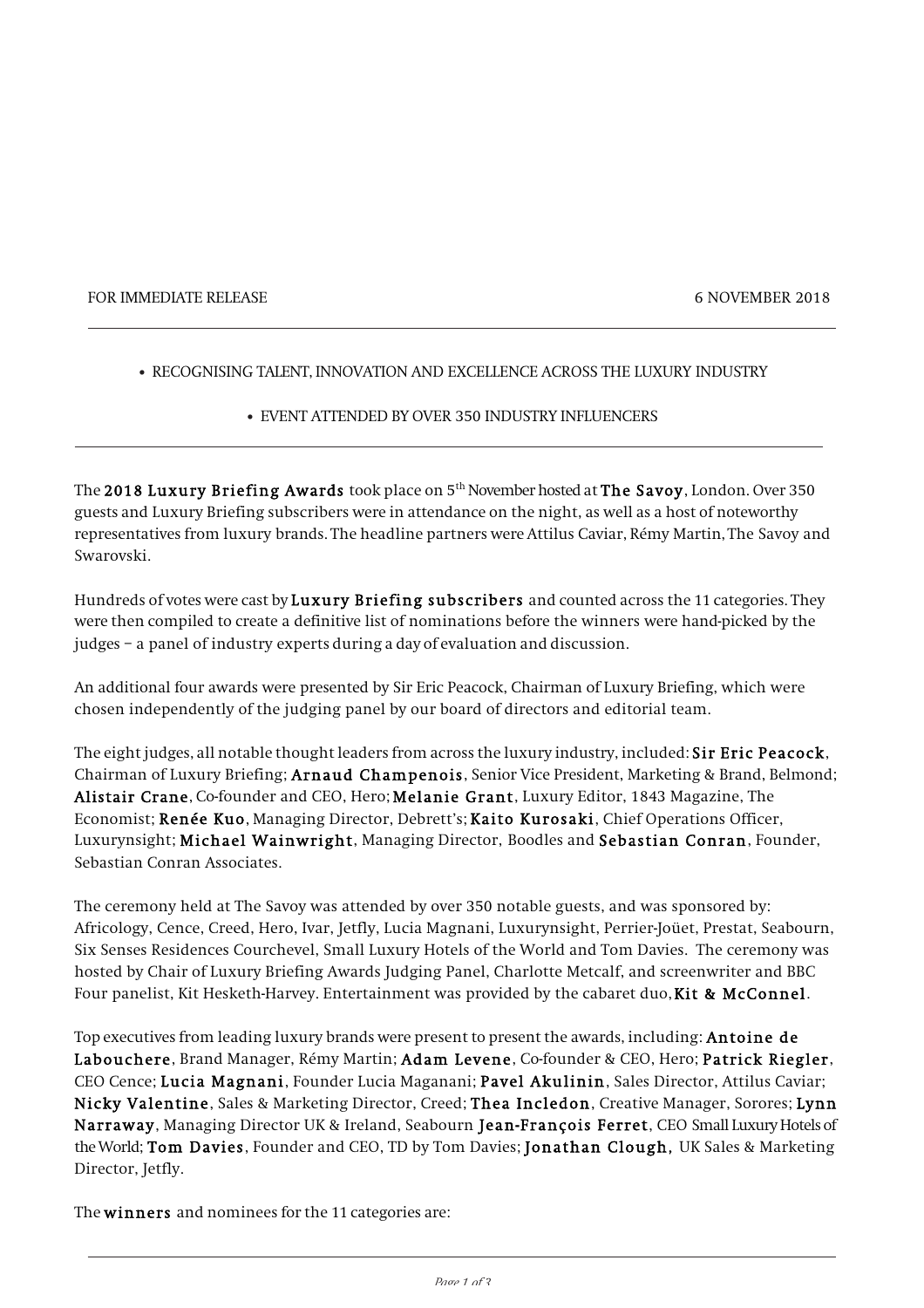### 1\_COMMITMENT TO POSITIVE CHANGE (sponsored by Rémy Martin)

# Awarded to AccorHotels: received by Sophie Kilic, Senior Vice President Human Resources UK & Ireland, AccorHotels

Attilus Caviar Princess Yachts Stephen Webster

2\_INSPIRATIONAL DIGITAL CONTENT (sponsored by Hero)

# Awarded to Gucci: received by Jonathan Siboni, President of Luxurynsight on behalf of Gucci

Aston Martin Lagonda Burberry Charlotte Tilbury Rémy Martin

# 3\_INNOVATION IN TECHNOLOGY (sponsored by Cence)

Awarded to Harvey Nichols & Hero: received by Deborah Bee, Group Creative & Marketing Director, Harvey Nichols; Paul Finucane, Group Stores & Trading Director, Harvey Nichols; Adam Levene, Co-Founder, Hero and Maria Rodami-Lyster, Partnership Success Manager, Hero Hublot LVMH

**StrataJet** YOOX

4\_INNOVATION IN BEAUTY (sponsored by: Lucia Magnani)

Awarded to FENTY Beauty: received by Laura Thornton, Marketing Manager, Kendo Brands Ormond Jayne

Laura Mercier Elemis Charlotte Tilbury

5\_EXCELLENCE IN LUXURY LEISURE (sponsored by Attilus)

Awarded to The Carnegie Club: received by Peter Crome, Chairman and Managing Director, The Carnegie Club

AccorHotels Jumeirah Group Seabourn (Highly Commended) Waldorf Astoria Hotels & Resorts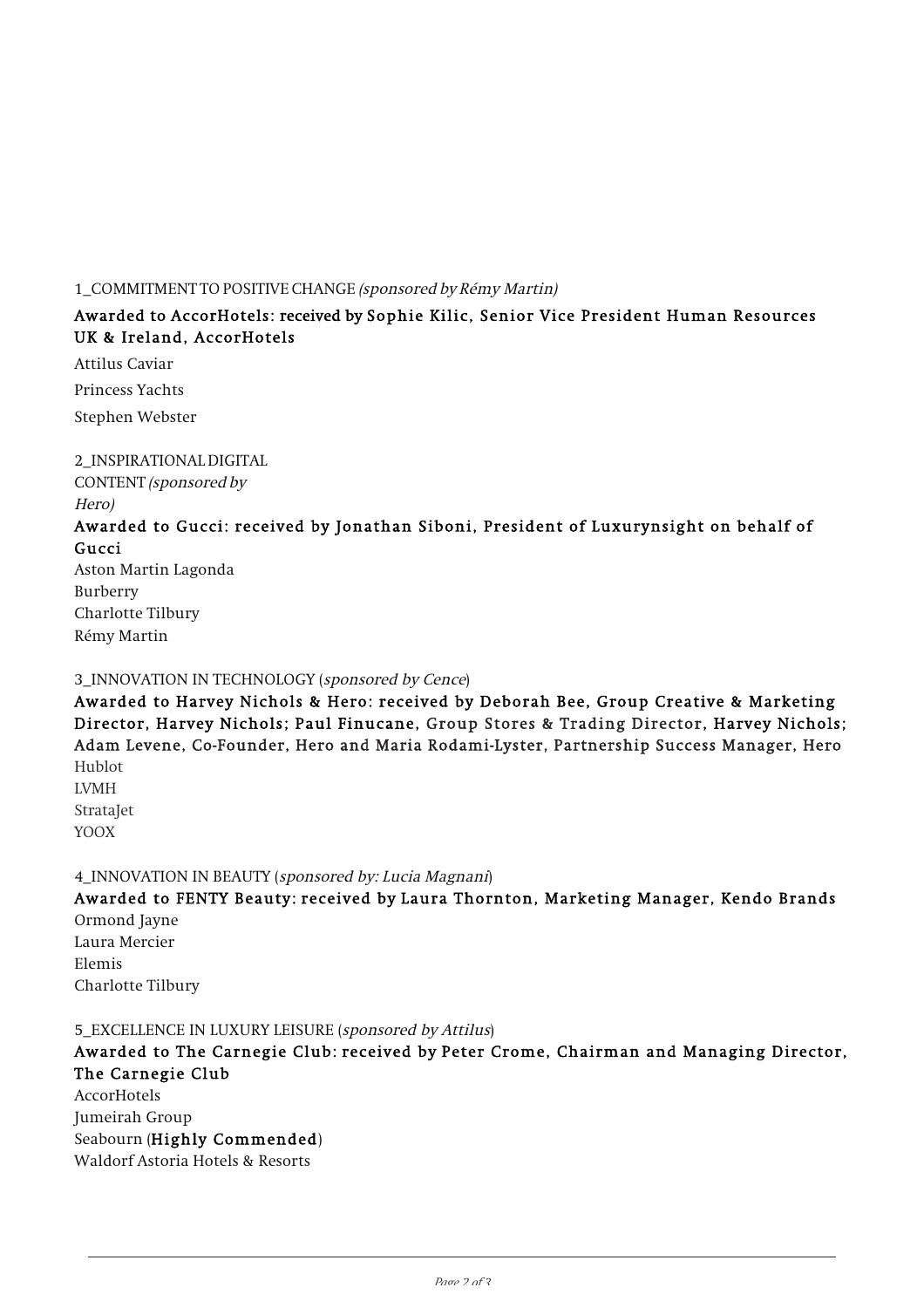6\_EXCELLENCE IN CRAFTSMANSHIP (sponsored by Creed)

Awarded to Theo Fennell: received by Theo Fennell, Founder Backes & Strauss Sunseeker International Overfinch Liberty London – Open Call (Highly Commended)

7\_OUTSTANDING CONTRIBUTION TO CHARITY (sponsored by Six Senses Courchevel)

Awarded to Aston Martin Cambridge: received by Simon Lane – Dealer Principle, Aston Martin Cambridge, Jardine Motor Group Ltd.

Cartier Philanthropy Stella McCartney Small Luxury Hotels Group Related Group

8\_SUPPORT FOR CULTURE AND ARTS (sponsored by Seabourn)

Awarded to Rolex Mentor and Protége Arts Initiative: received by Melanie Grant, Luxury Editor, 1843 Magazine, The Economist on behalf of Rolex Related Group LVMH (Highly Commended) The Fondation d'enterprise Hermès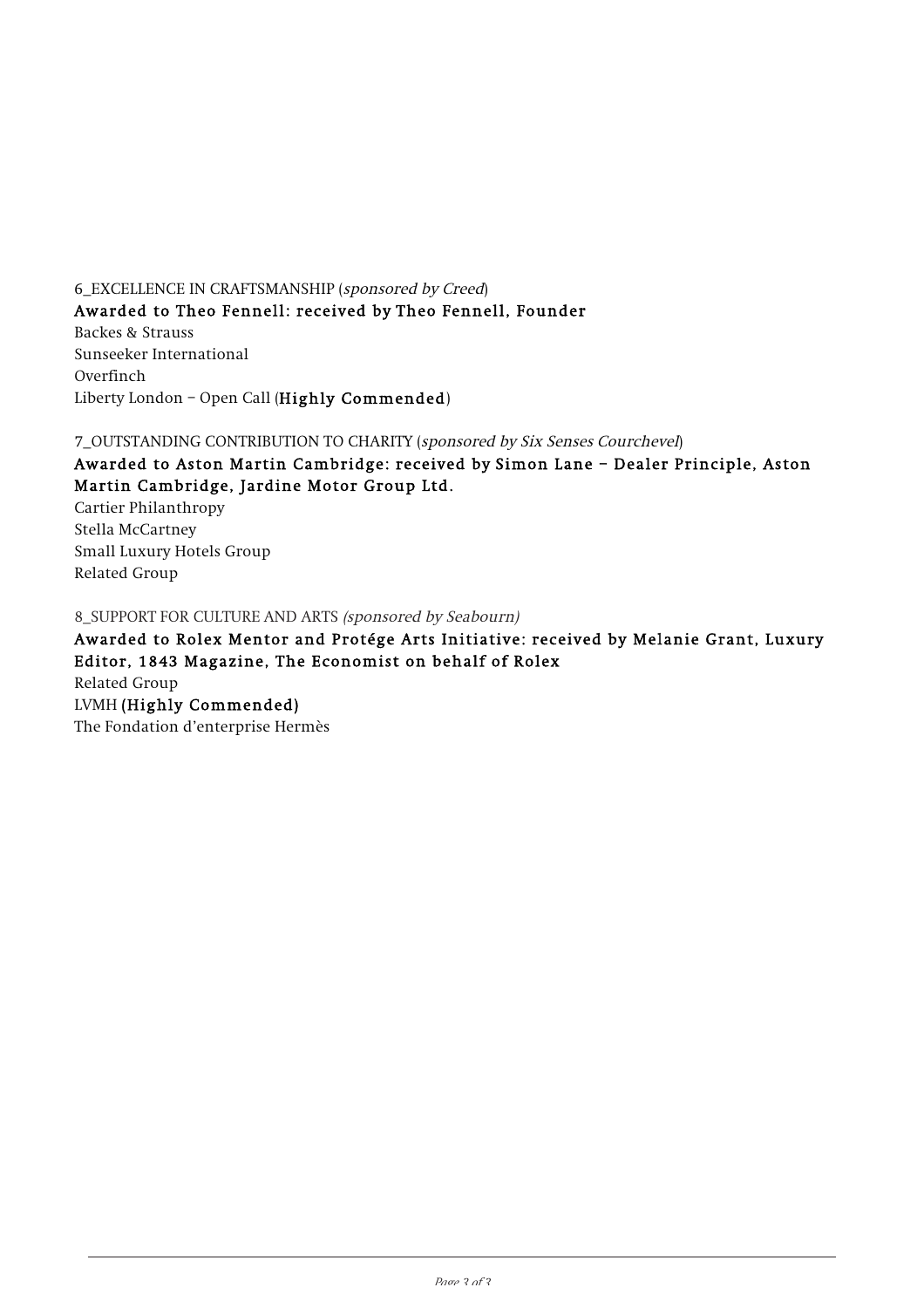# 9 INSPIRING CREATIVE DESIGN (sponsored by Small Luxury Hotels of the World)

# Awarded to Louis Vuitton – Virgil Abloh: received by Natalia Damm, Senior Press Manager, Louis Vuitton UK & Ireland

Seabourn Rolls-Royce Motor Cars The Macallan

# 10\_LUXURY ADVERTISING CAMPAIGN OF THE YEAR (sponsored by Tom Davies)

Awarded to Mandarin Oriental Hotel Group: received by Jill Kluge, Group Director of Brand Communications and Michael Moszynski, Founder & CEO, London Advertising Princess Yachts (Highly Commended)

Gucci Audi Patrick Mavros

# 11\_EXCELLENCE IN PRIVATE BANKING (sponsored by Jetfly)

# Awarded to Weatherbys Private Bank: received by Roger Weatherby, CEO Weatherbys Private Bank

HSBC Jade **Coutts** 

The Luxury Briefing Awards, chosen independently of the judging panel, presented by Sir Eric Peacock, Chairman of Luxury Briefing:

1\_ The LUXURY BRIEFING AWARD FOR EMERGING BRAND Awarded to Ondine: received by Marie Guerlain, Founder and Creator, Ondine

2\_THE LUXURY BRIEFING AWARD FOR LUXURY BRAND OF THE YEAR Awarded to Aston Martin Lagonda Ltd.: received by Simon Sproule, Vice President & Chief Marketing Officer, Aston Martin Lagonda Ltd.

3\_THE LUXURY BRIEFING AWARD FOR OUTSTANDING ACHIEVEMENT Awarded to brothers, John and Robert Braithwaite, founders of Sunseeker International: received by John Braithwaite

4\_THE LUXURY BRIEFING AWARD FOR OUTSTANDING INDIVIDUAL Awarded to Nadja Swarovski